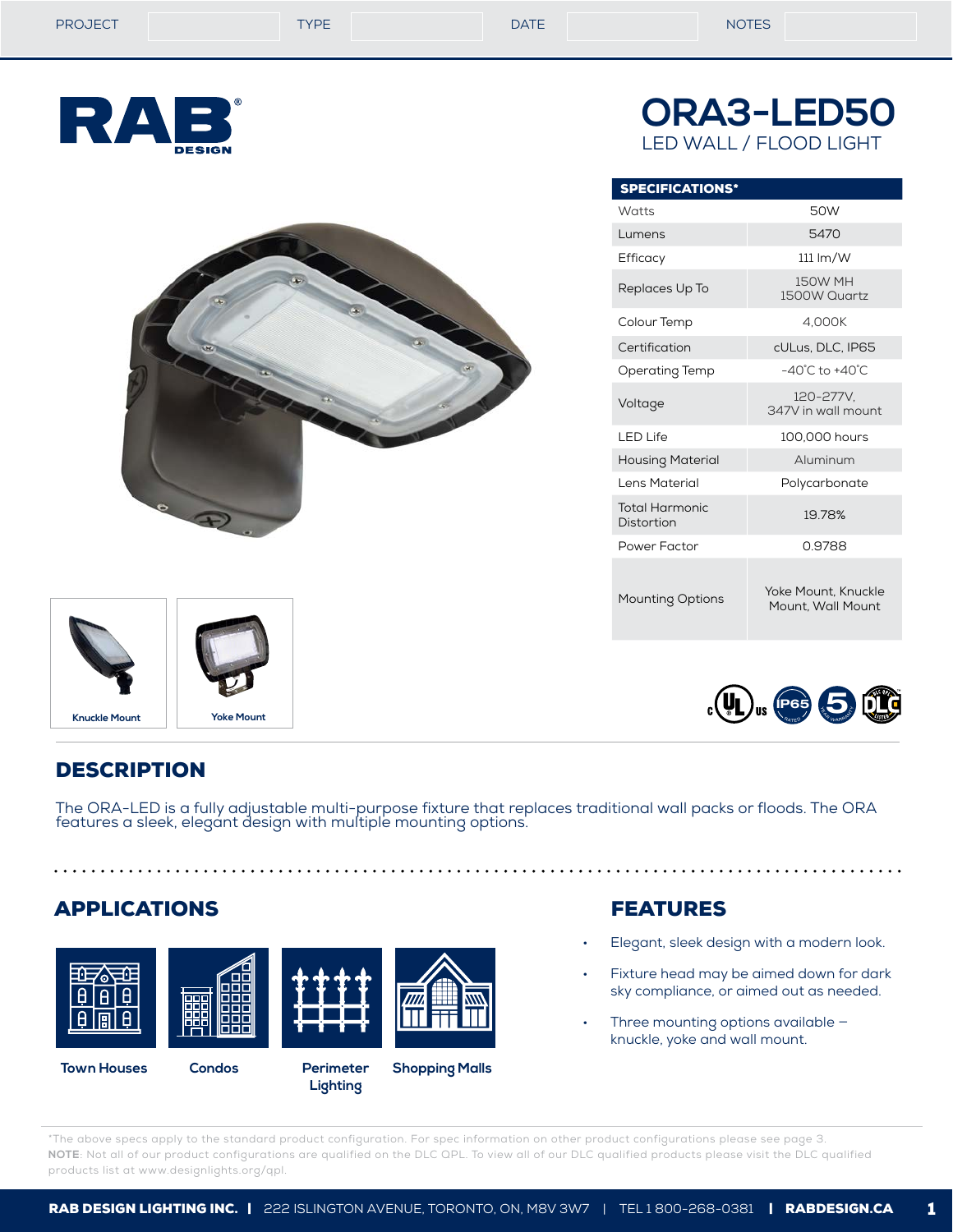







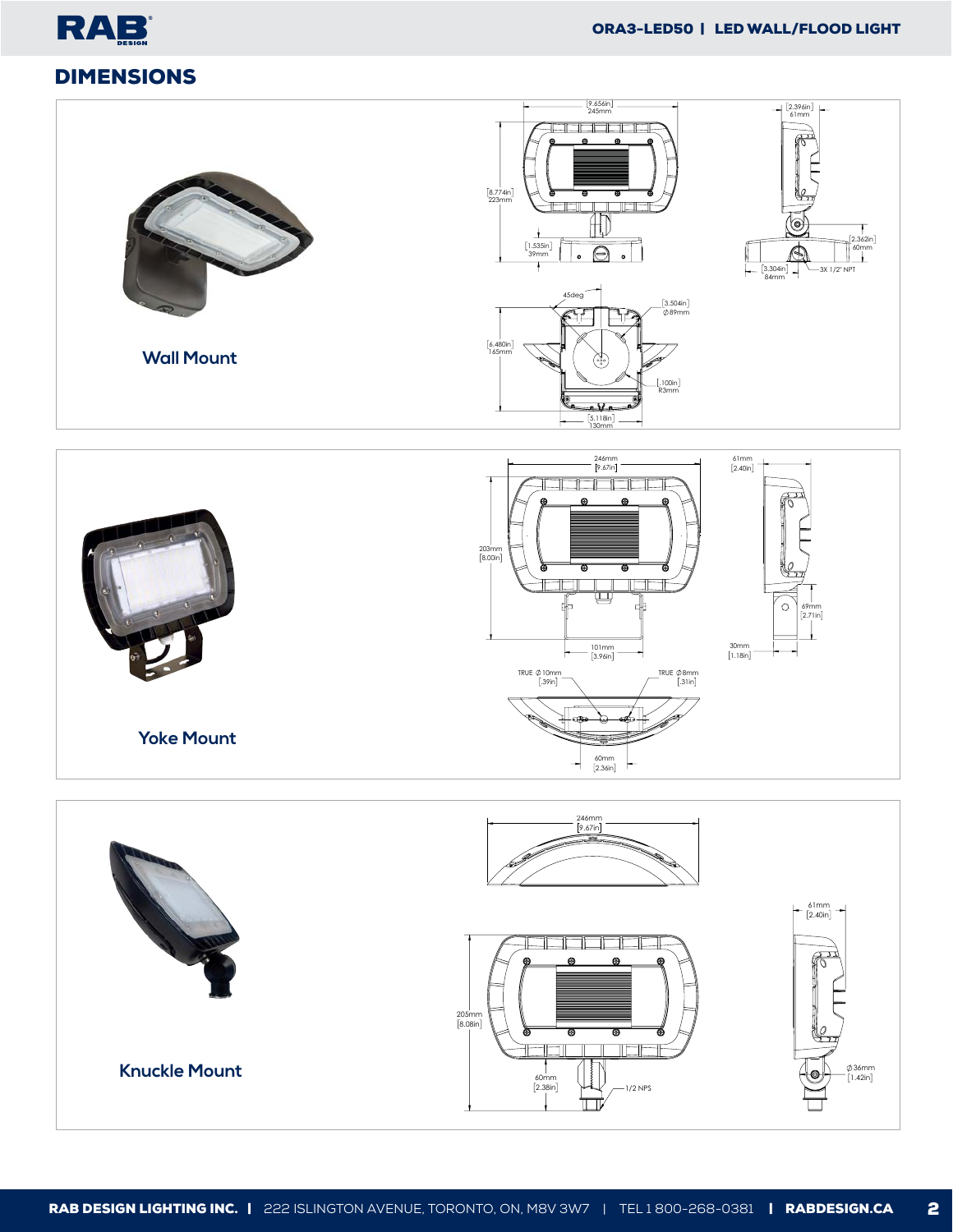

# **PHOTOMETRICS**

#### ORA3-LED50 4K MOUNTED AT 15 FEET - WALL MOUNT ORIENTATION



### ARCHITECTURAL WALL MOUNT

347V WALL MOUNT

For architectural wall mount version order ORA knuckle mount with architectural backbox separately





## 7.785in 198mm 1.964in 50mm т. 7.748in 197mm  $[2.953in]$ 75mm 2.126in 54mm  $\bigoplus$  $\bigoplus$  $[3.176in]$ 3X 1/2" NPT 2.487in 63mm 81mm 45deg  $[3.435in]$  $\emptyset$ 87mm 6.499in 165mm  $[5.117in]$ .<br>130mm